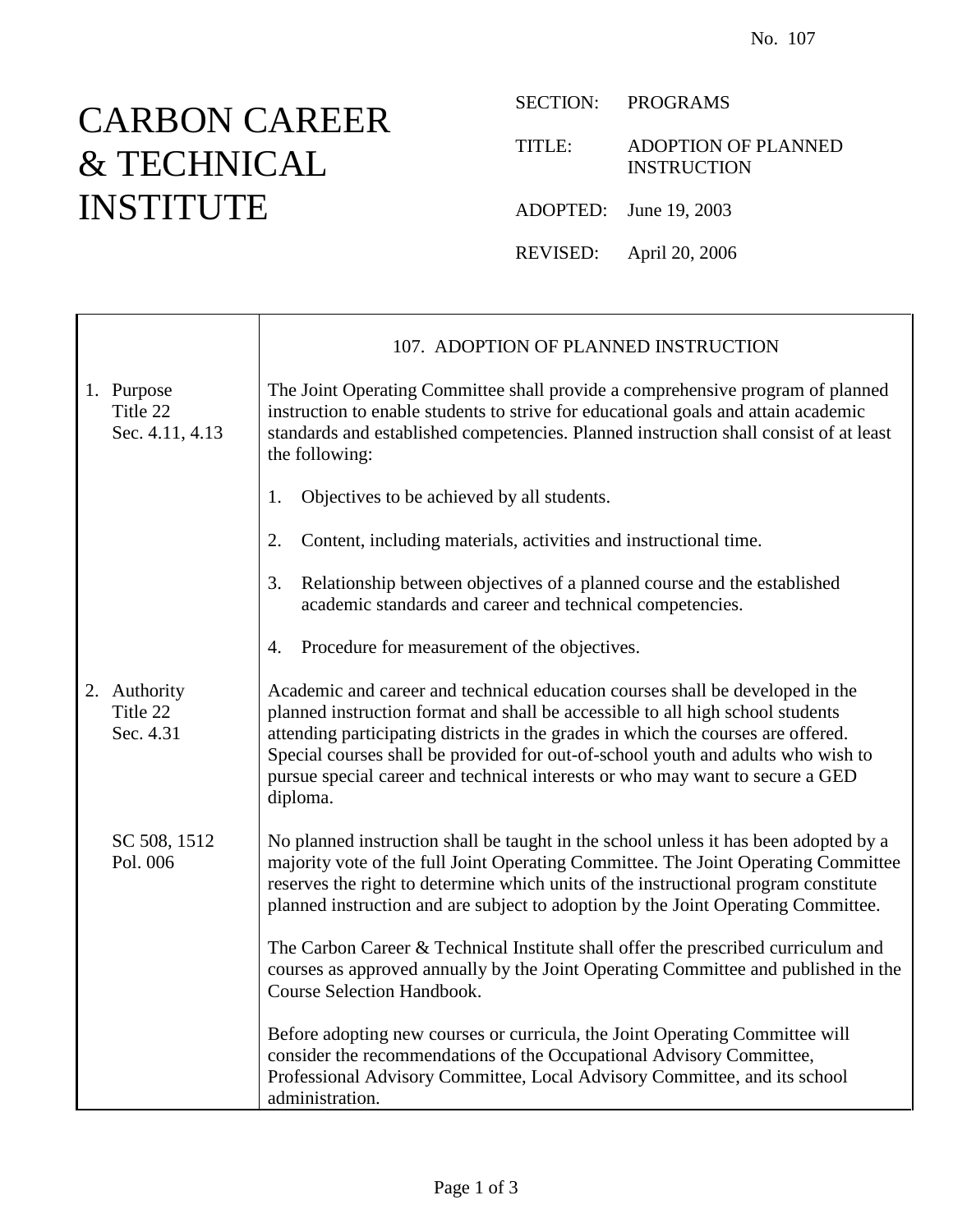| 3. Delegation of<br>Responsibility | The Administrative Director is responsible for the continuous evaluation of the<br>effectiveness of the planned instruction and shall recommend to the Joint Operating<br>Committee new programs deemed to be in the best interests of students and<br>employers.<br>The Administrative Director shall invite the participation of administrative and |
|------------------------------------|-------------------------------------------------------------------------------------------------------------------------------------------------------------------------------------------------------------------------------------------------------------------------------------------------------------------------------------------------------|
|                                    | professional staff members at appropriate levels in the formulation of<br>recommendations.                                                                                                                                                                                                                                                            |
| 4. Guidelines                      | The Administrative Director's recommendation may include the following<br>information about the proposed planned instruction/program:                                                                                                                                                                                                                 |
|                                    | 1. Applicability to students and an enumeration of the group of students affected.                                                                                                                                                                                                                                                                    |
|                                    | 2. Description and content, including the instructional method where such method<br>departs significantly from the traditional and is an integral part of the instruction.                                                                                                                                                                            |
|                                    | 3. Rationale in terms of the school's goals and academic standards and justification<br>when it is proposed to take the place of an existing career and technical<br>competencies program.                                                                                                                                                            |
|                                    | 4. Resources that its implementation will require, such as textbooks, materials,<br>equipment, personnel.                                                                                                                                                                                                                                             |
|                                    | 5. Assessment methods and criteria by which its effectiveness will be monitored<br>and measured.                                                                                                                                                                                                                                                      |
|                                    | Integration Of Academic/Career and Technical Skills                                                                                                                                                                                                                                                                                                   |
|                                    | The Joint Operating Committee endorses the 10 Key Practices of High Schools That<br>Work as key factors in providing rigorous and relevant studies for all students.                                                                                                                                                                                  |
|                                    | 1. Set HIGHER EXPECTATIONS and get all students to meet them.                                                                                                                                                                                                                                                                                         |
|                                    | Provide EXTRA HELP to enable students to meet the higher expectations and<br>2.<br>standards of accelerated programs.                                                                                                                                                                                                                                 |
|                                    | Provide a GUIDANCE AND COUNSELING SYSTEM that involves<br>3.<br>parents/guardians and teachers in helping students plan and complete an<br>accelerated program of study.                                                                                                                                                                              |
|                                    | 4. Participate in and use student ASSESSMENT AND EVALUATION data to<br>continuously improve the quality of student performance.                                                                                                                                                                                                                       |
|                                    | 5. Give students access to a structured system of SCHOOL-BASED AND WORK-                                                                                                                                                                                                                                                                              |